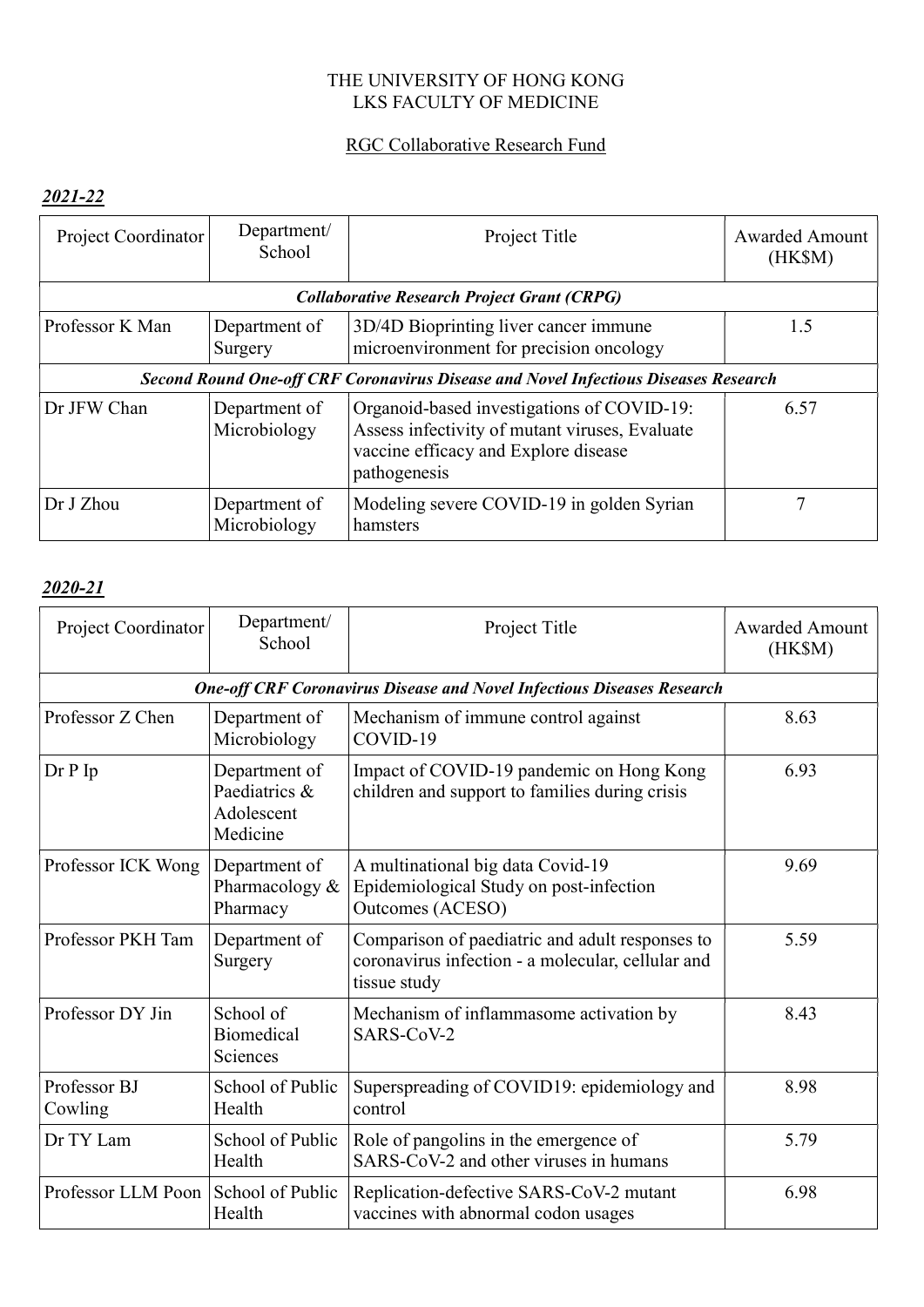| Project Coordinator    | Department/<br>School                         | Project Title                                                                                                                           | Awarded Amount<br>(HK\$M) |
|------------------------|-----------------------------------------------|-----------------------------------------------------------------------------------------------------------------------------------------|---------------------------|
| Professor KSE<br>Cheah | School of<br>Biomedical<br>Sciences           | Functional and systems analyses of regulatory<br>networks controlling cell fate and lineage<br>development of intervertebral disc cells | 8.1                       |
| Professor ICK Wong     | Department of<br>Pharmacology<br>and Pharmacy | International Big Data Network for Attention<br>Deficit and / Hyperactivity Disorder:<br>Development and Application of Data Platform   | 2.2                       |

| Project Coordinator | Department/<br>School                      | Project Title                                                                                                                                  | <b>Awarded Amount</b><br>(HK\$M) |
|---------------------|--------------------------------------------|------------------------------------------------------------------------------------------------------------------------------------------------|----------------------------------|
| Professor D Chan    | School of<br><b>Biomedical</b><br>Sciences | Exploiting the true joint progenitor cell for<br>articular cartilage repair                                                                    | 7.37                             |
| Professor X Guan    | Department of<br>Clinical<br>Oncology      | Identification and characterization of genes and<br>microenvironment factors driving the metastasis<br>of upper gastrointestinal tract cancers | 4.42                             |
| Dr SKY Ma           | School of<br><b>Biomedical</b><br>Sciences | Exploiting stemness as a cancer cell<br>vulnerability using hepatocellular carcinoma<br>(HCC) as a model system                                | 6.99                             |

| Project Coordinator | Department/<br>School                             | Project Title                                                                                                               | Awarded Amount<br>(HK\$M) |
|---------------------|---------------------------------------------------|-----------------------------------------------------------------------------------------------------------------------------|---------------------------|
| Dr MSY Huen         | School of<br><b>Biomedical</b><br><b>Sciences</b> | A study of self-restraining mechanism of DNA<br>damage surveillance and repair                                              | 6.27                      |
| Professor A Xu      | Department of<br>Medicine                         | Conversion of white into brown fat as a<br>therapeutic strategy for obesity-related<br>metabolic and vascular complications | 7.44                      |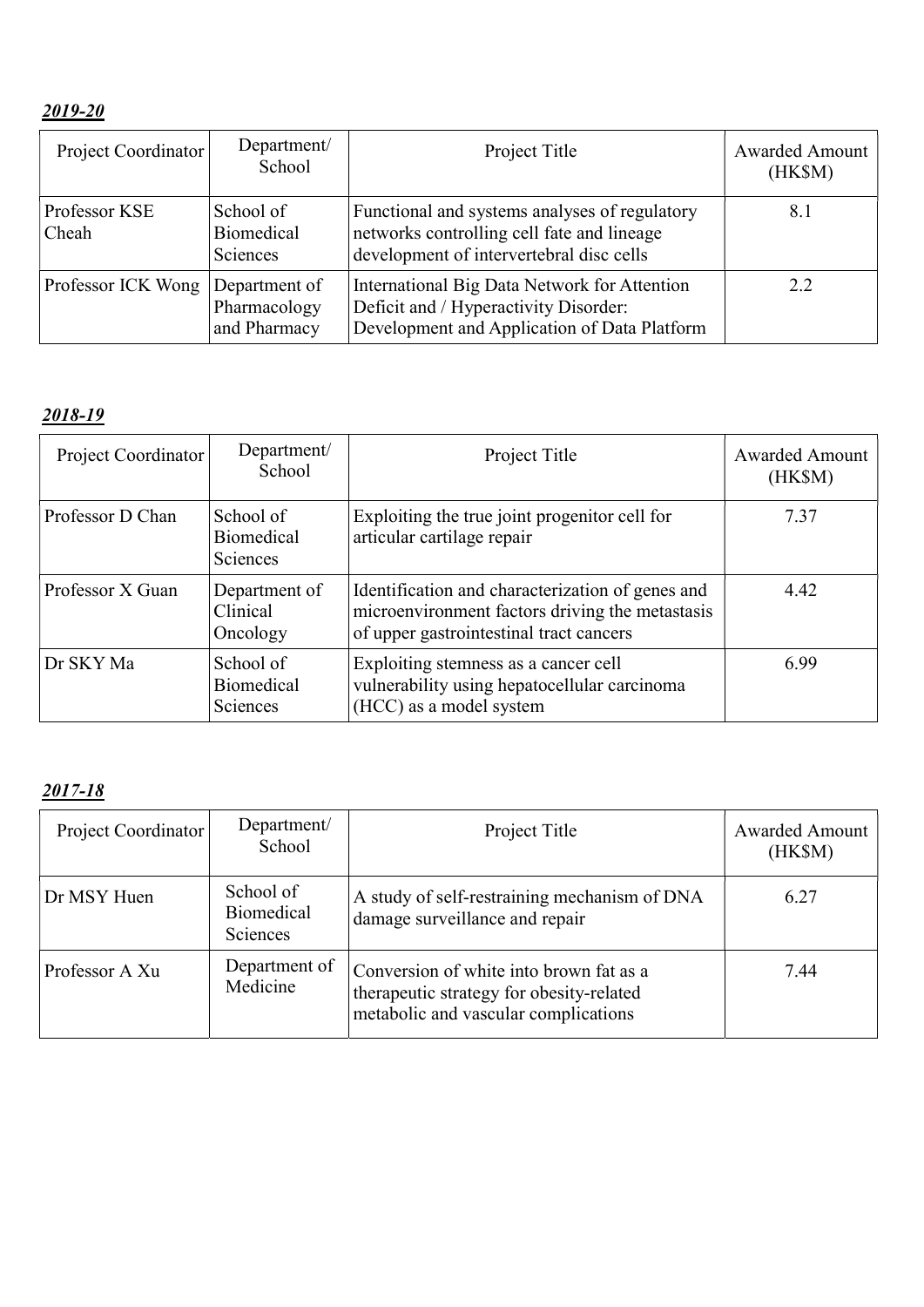| Project Coordinator | Department/<br>School                      | Project Title                                                                                              | <b>Awarded Amount</b><br>(HK\$M) |
|---------------------|--------------------------------------------|------------------------------------------------------------------------------------------------------------|----------------------------------|
| Professor PC Sham   | Centre for<br>Genomic<br>Sciences          | Establishment of Third Generation Sequencing<br>Core Facility                                              | 3.22                             |
| Professor SCW Tang  | Department of<br>Medicine                  | Mechanisms of renal inflammation: role of<br>Toll-like receptor 4                                          | 7.52                             |
| Professor GSW Tsao  | School of<br><b>Biomedical</b><br>Sciences | Regulation and pathogenic role of latent<br>infection of Epstein-Barr virus in<br>nasopharyngeal carcinoma | 6.32                             |

# 2015-16

| Project Coordinator | Department/<br>School                      | Project Title                                                                                                            | Awarded Amount<br>(HK\$M) |
|---------------------|--------------------------------------------|--------------------------------------------------------------------------------------------------------------------------|---------------------------|
| Professor ML Lung   | Department of<br>Clinical<br>Oncology      | Targeted Genomics and Functional Studies of<br>Novel Cancer Predisposing Genes for<br>Esophageal Squamous Cell Carcinoma | 7.57                      |
| Professor DY Jin    | School of<br><b>Biomedical</b><br>Sciences | Molecular mechanism of PACT-dependent<br>innate antiviral response                                                       | 7.56                      |

| Project Coordinator | Department                                                   | Project Title                                                                                                                                                             | <b>Awarded Amount</b><br>(HK\$M) |
|---------------------|--------------------------------------------------------------|---------------------------------------------------------------------------------------------------------------------------------------------------------------------------|----------------------------------|
| Professor GSW Tsao  | Department of<br>Anatomy/<br><b>Faculty Core</b><br>Facility | Establishment of a shared live cell imaging<br>platform for super-resolution microscopy<br>[Equipment Project]                                                            | 4.00                             |
| Dr SKY Ma           | Department of<br>Anatomy                                     | A Multidisciplinary Study on CD133 Liver<br>Cancer Stem Cells: Molecular Mechanisms,<br>Clinical Relevance and Therapeutic Implications                                   | 5.33                             |
| Professor XY Guan   | Department of<br>Clinical<br>Oncology                        | Investigation of effects and molecular<br>mechanisms of FGFR2-positive cancer-associate<br>fibroblasts on tumor microenvironment in<br>esophageal squamous cell carcinoma | 3.49                             |
| Professor PL Khong  | Department of<br>Diagnostic<br>Radiology                     | Micro-PET for pre-clinical molecular imaging<br>research in Hong Kong<br><b>Equipment Project</b>                                                                         | 4.00                             |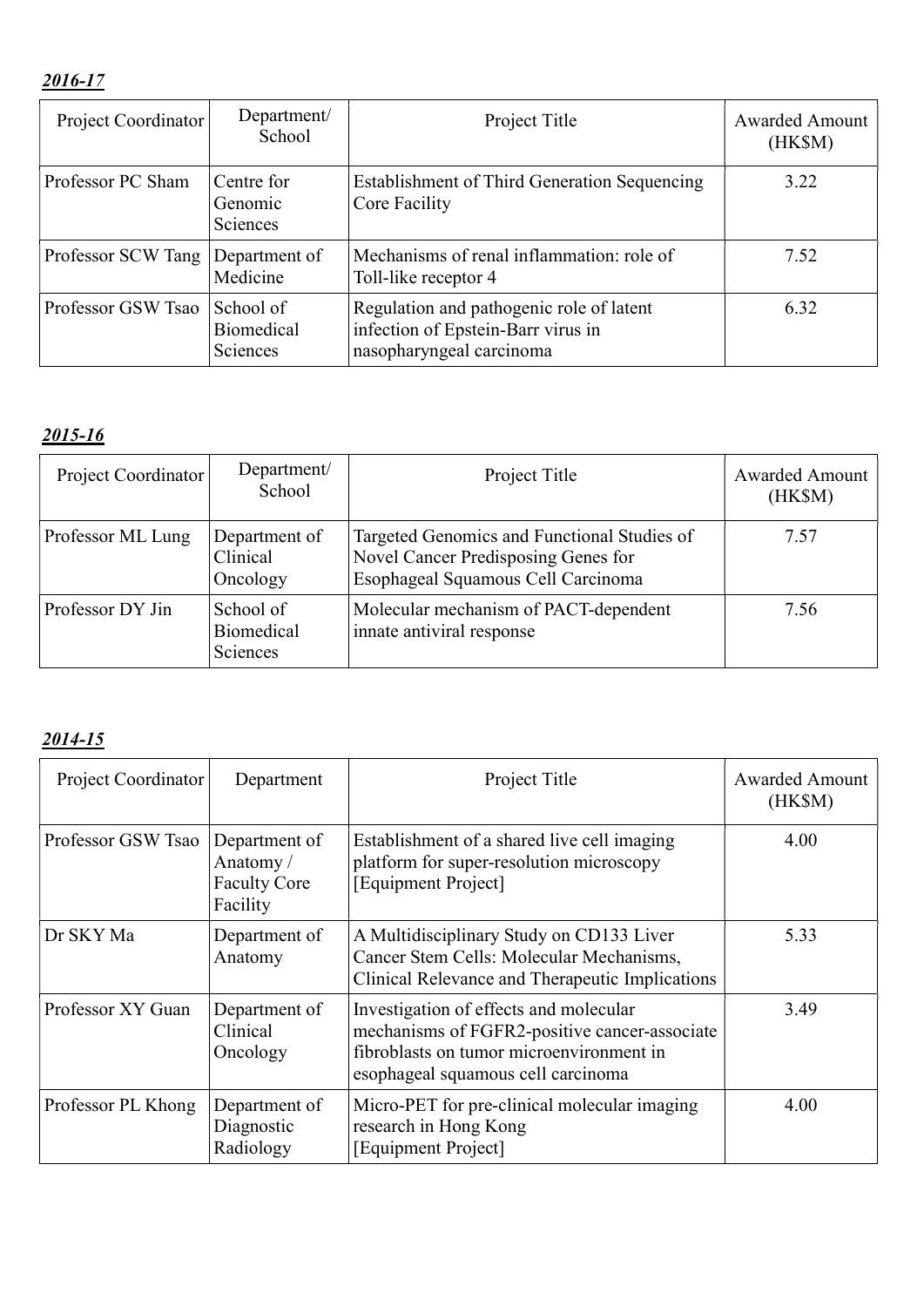| Professor A Xu | Department of<br>Medicine | A Multi-disciplinary Approach to Investigate<br>Vascular Dysfunction in Obesity and Diabetes:<br><b>From Molecular Mechanism to Therapeutic</b><br>Intervention | 8.78 |
|----------------|---------------------------|-----------------------------------------------------------------------------------------------------------------------------------------------------------------|------|
|----------------|---------------------------|-----------------------------------------------------------------------------------------------------------------------------------------------------------------|------|

| Project Coordinator | Department   | Project Title                                                       | <b>Awarded Amount</b><br>(HK\$M) |
|---------------------|--------------|---------------------------------------------------------------------|----------------------------------|
| Dr ZJ Zhou          | Biochemistry | Regulation of heterochromatin remodeling in<br>DNA repair and aging | 6.9                              |
| Dr Z Chen           | Microbiology | Mechanism of potentiating antigen-specific<br>$CD8+T$ cells         | 7.98                             |

# 2012-13

| Project Coordinator | Department | Project Title                                                                                                           | <b>Awarded Amount</b><br>(HK\$M) |
|---------------------|------------|-------------------------------------------------------------------------------------------------------------------------|----------------------------------|
| Professor KSL Lam   | Medicine   | To Establish a Metabolic Study Center in Hong<br>Kong: Focusing on the Emerging Metabolic<br>Hormones [Renewal Funding] | 8.0                              |

| Project Coordinator | Department   | Project Title                                                                                                   | <b>Awarded Amount</b><br>(HK\$M) |
|---------------------|--------------|-----------------------------------------------------------------------------------------------------------------|----------------------------------|
| Professor CM Lo     | Surgery      | Liver Transplantation Research Centre:<br>A Multidisciplinary Study for Liver Graft Injury<br>(Renewal Funding) | 4.3                              |
| Dr DY Jin           | Biochemistry | Molecular Mechanism of Genome Instability in<br>Viral Oncogenesis                                               | 4.3                              |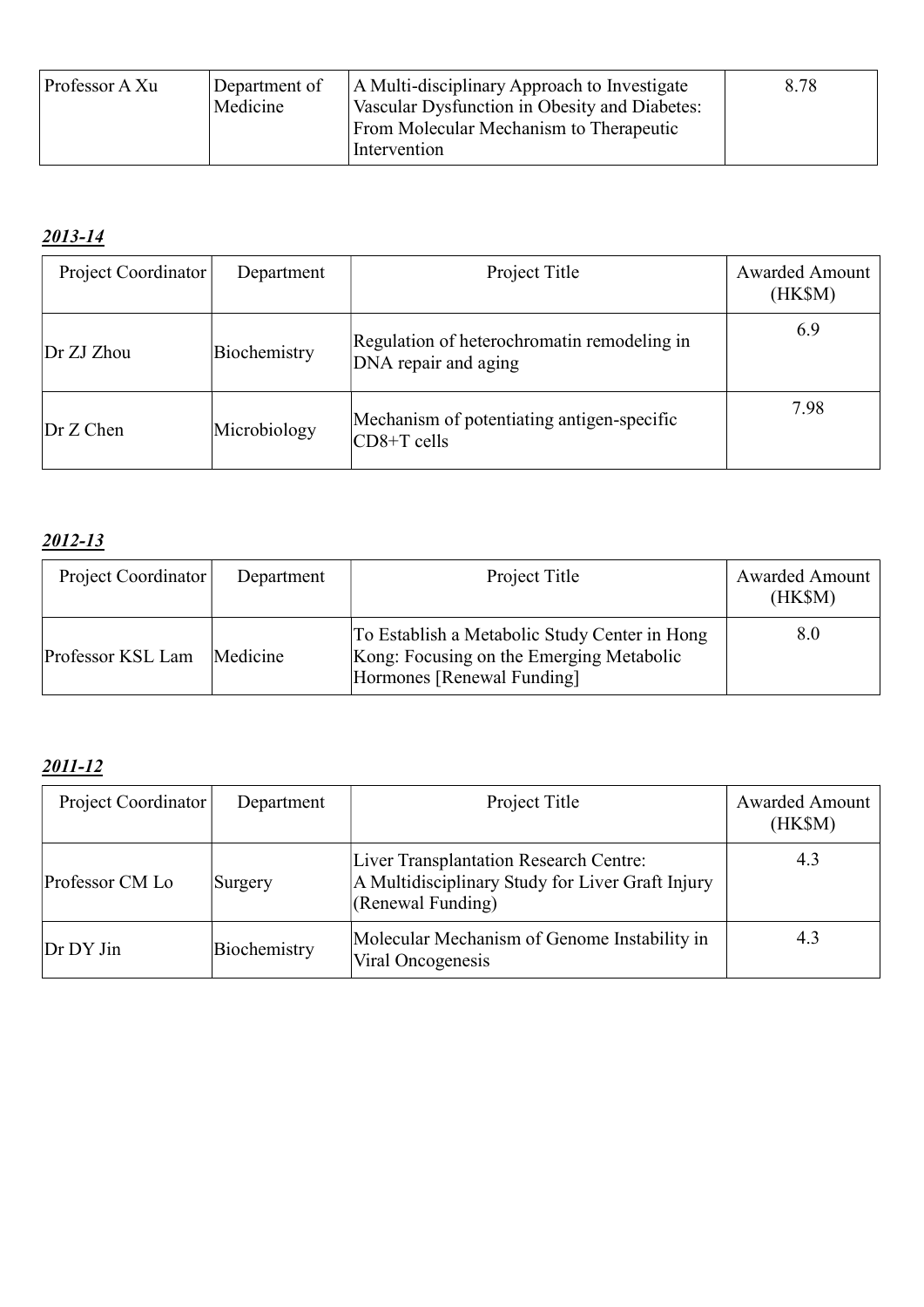| Project Coordinator | Department   | Project Title                                                                                                                                            | Awarded Amount<br>(HK\$M) |
|---------------------|--------------|----------------------------------------------------------------------------------------------------------------------------------------------------------|---------------------------|
| Dr JD Huang         | Biochemistry | Programming the Second Generation<br>Tumor-targeting Bacteria                                                                                            | 6.3                       |
| Dr A Xu             | Medicine     | A Multi-disciplinary Approach to Investigate<br>Vascular Dysfunction in Obesity and<br>Diabetes: From Molecular Mechanism to<br>Therapeutic Intervention | 6.3                       |

# 2009-10

| Project Coordinator | Department | Project Title                                                                                                            | <b>Awarded Amount</b><br>(HK\$M) |
|---------------------|------------|--------------------------------------------------------------------------------------------------------------------------|----------------------------------|
| Professor KSL Lam   | Medicine   | To Establish a Metabolic Study Center in<br>Hong Kong: Focusing on the Liver-derived<br><b>Hormones</b>                  | 6.2                              |
| Professor IOL Ng    | Pathology  | Molecular Pathology of Liver Cancer - a<br>Multidisciplinary Study                                                       | 8.1                              |
| Professor HF Tse    | Medicine   | Pluripotent Human Stem Cell Platform for<br>Tissue Regeneration and Drug Screening for<br><b>Cardiovascular Diseases</b> | 6.7                              |

# 2008-09

| Project Coordinator | Department | Project Title                                                                              | <b>Awarded Amount</b><br>(HK\$M) |
|---------------------|------------|--------------------------------------------------------------------------------------------|----------------------------------|
| Professor CM Lo     | Surgery    | Liver Transplantation Research Centre: A<br>Multidisciplinary Study for Liver Graft Injury | 5.5                              |

| Project Coordinator | Department   | Project Title                                                                                        | <b>Awarded Amount</b><br>(HK\$M) |
|---------------------|--------------|------------------------------------------------------------------------------------------------------|----------------------------------|
| Dr. Aimin Xu        | Medicine     | Vascular Dysfunction in Obesity and Diabetes:<br>From Risk Prediction to Therapeutic<br>Intervention | 5.5                              |
| Dr Zhou Zhongjun    | Biochemistry | Aging: Epigenetic regulation, cell cycle<br>checkpoint control and stem cell potency                 | 7.7                              |